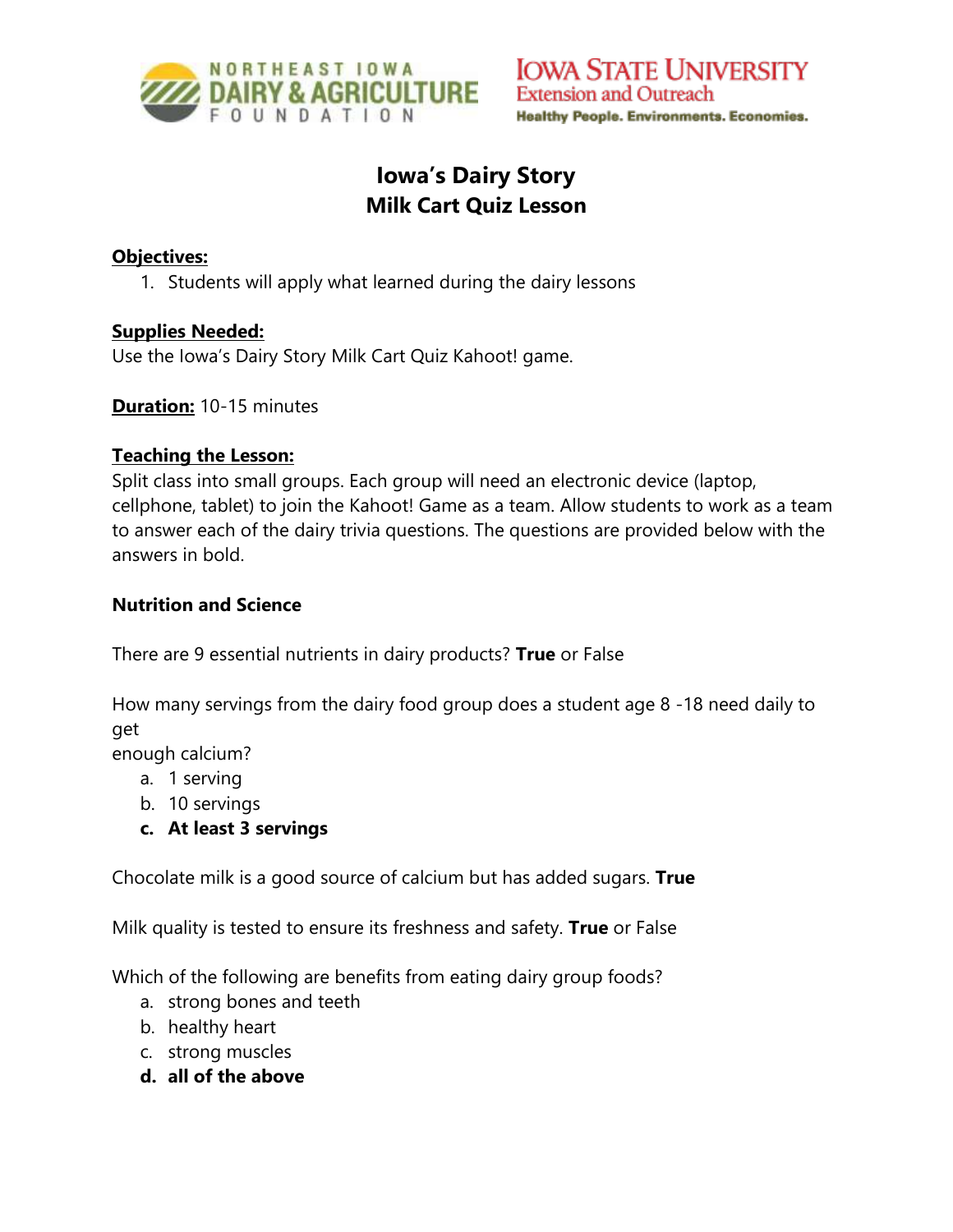# **Dairy History**

The average Iowa farm size is increasing. **True** or False

This is placed in a cow's stomach to catch any metal she might eat.

- **a. Magnet**
- b. Halter
- c. Brush
- d. Cowbell

It only takes 2 days for dairy foods to travel from farms to your processor to you. **True** or False

Which professional assists dairy farmers with herd health and keeps animals healthy?

a. milk inspector

### **b. veterinarian**

- c. agronomist
- d. principal

# **Dairy Cows**

The Jersey breed is the smallest dairy breed. **True** or False

Which breed of dairy cow originated in Switzerland?

- a. Holstein
- b. Milking Shorthorn
- c. Ayrshire
- **d. Brown Swiss**

What is the purpose of an ear tag on a cow?

- a. to attract other cows
- b. to be fashionable
- **c. to help the farmer identify the cow.**

How many stomachs does a cow have?

- a. 1 stomach with 4 compartments
- b. 4 stomachs
- c. 1 stomach that is the same as a person's stomach

How many times a day is a cow milked?